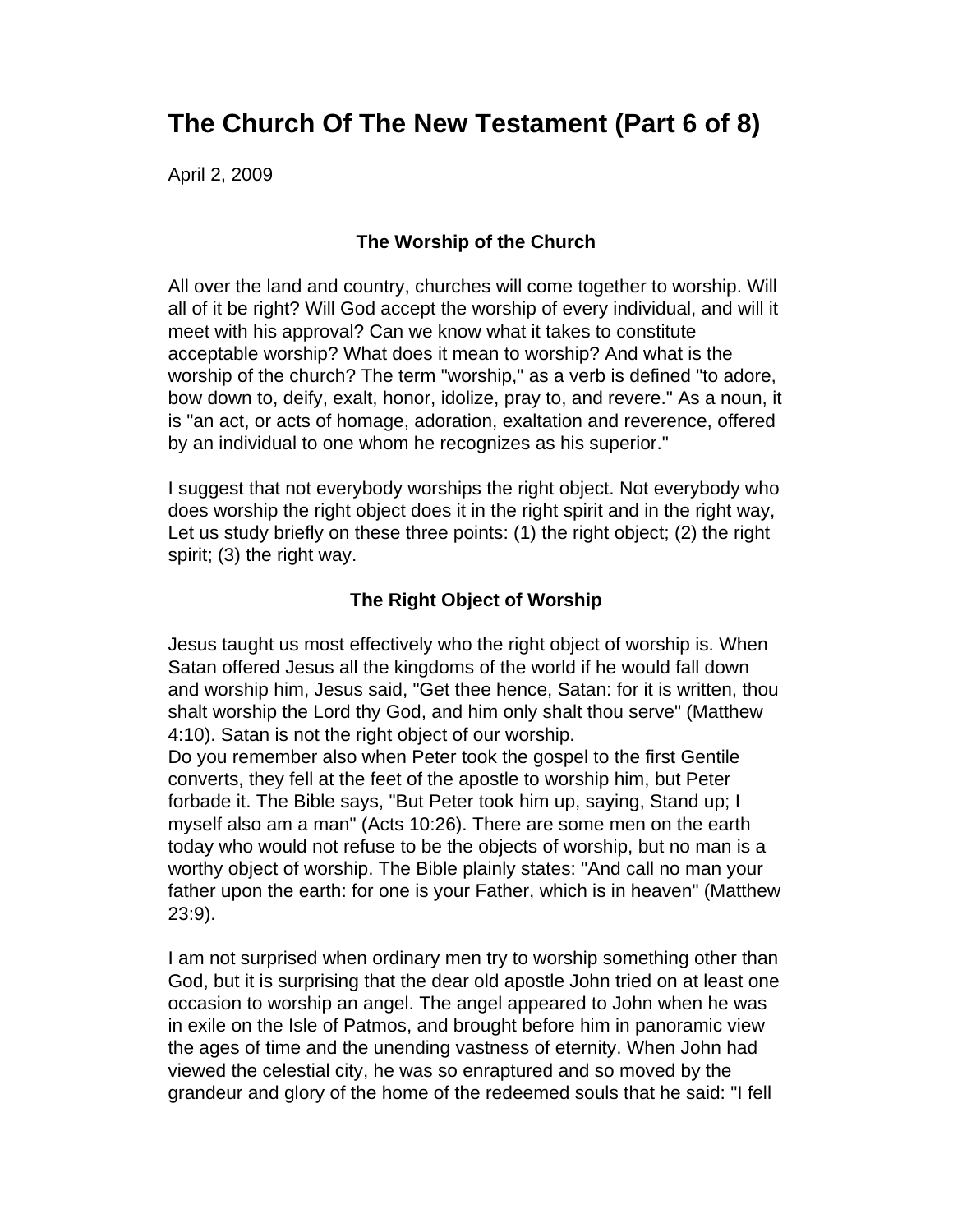down to worship before the feet of the angel which showed me these things." But the angel quickly said: "See thou do it not . . . worship God" (Revelation 22:8, 9). God is the only right object of worship.

We may read in the history books of nations whose civilizations have perished that worshipped idols made of gold, silver, wood and marble, bowing down unto those images created by their own fancy. But let us not forget that we are not so far removed from idolatry as we sometimes imagine.

Thousands and millions of people today worship the great goddess of pleasure. Never in the history of man have more people been ready to bow down at her feet than there are today. We are so anxious for the gratification of our physical passions, lusts and desires that we are willing to pay almost any price in order that the goddess of pleasure may smile upon us.

Millions of others are willing to worship the great goddess of fashion. When the goddess of fashion dictates, you and I must bow down and do her bidding or else be ostracized from what the world considers the best element of society. At tremendous cost and terrible expense, we must buy and spend and then discard every article of clothing, which is soon out of date. The influence of the goddess of fashion is even seen in the meeting houses and places of worship in the lives of those who ought to be simple and humble worshippers of the Lord Jesus Christ.

Today the god of mammon wields his influence and authority over thousands, and even millions of the sons and daughters of men. Some of us are willing to pay any price and make any sacrifice - truthfulness, honesty, uprightness, purity, chastity, even the virtues of manhood and womanhood - in order to receive the blessings of the god of mammon. Therefore, I say that it is not enough merely to worship. We should recognize that only the true God of heaven, Jehovah God, is to be the object of our worship.

Let me also remind you that it is not enough to worship the true God of heaven. I must also know and be assured that the very act of worship rendered is the one demanded by Jehovah God, because I recall that the Savior stated that the Pharisees of his day were worshipping God in vain. The Pharisees found fault with the disciples of Jesus because they sat down and ate without washing their hands. The Pharisees never did that. They washed their hands as a religious rite and ceremony. Jesus said of the Pharisees: "This people draweth nigh unto me with their mouth, and honoureth me with their lips; but their heart is far from me. But in vain they do worship me, teaching for doctrines the commandments of men" (Matthew 15:8, 9).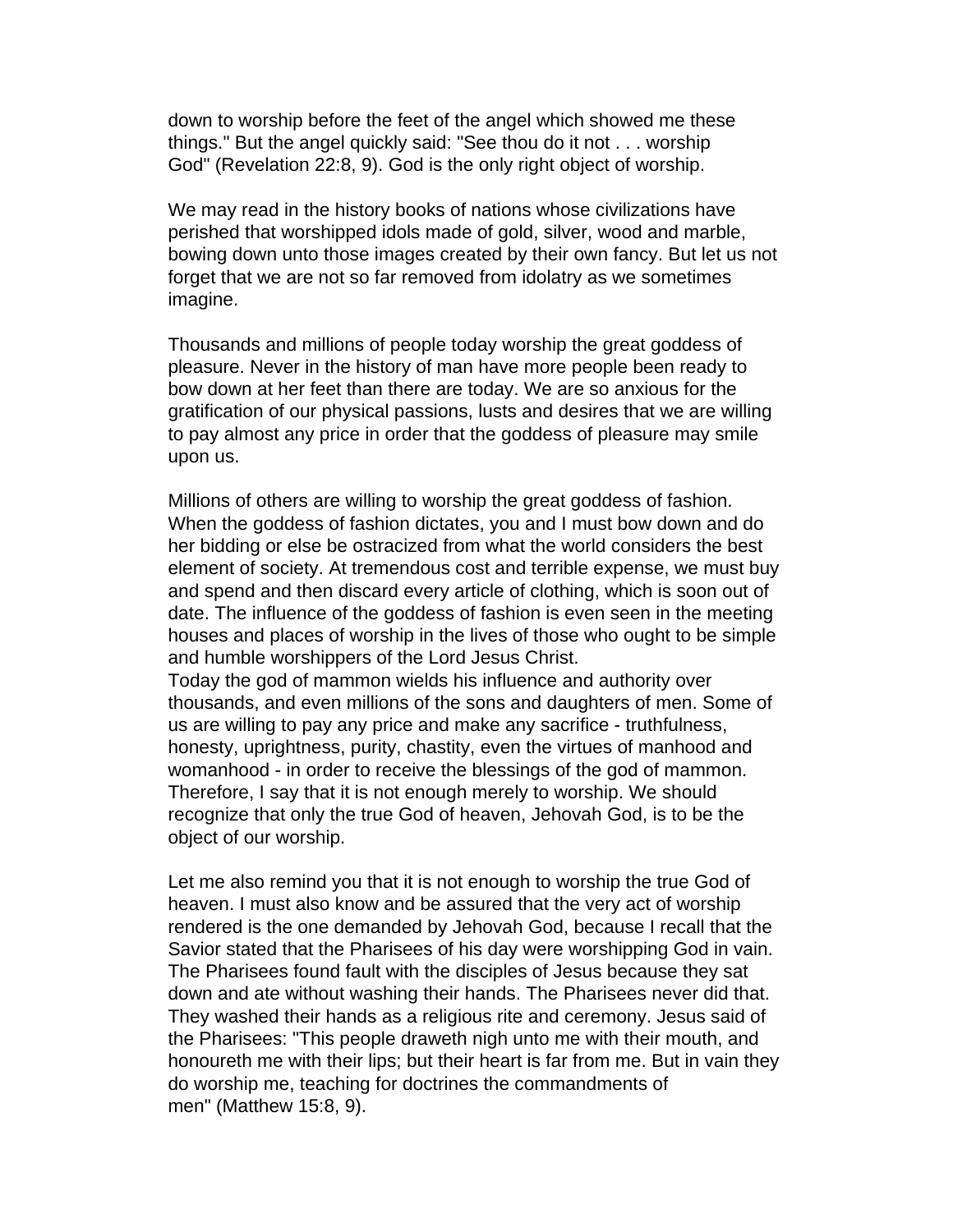## **Vain Worship**

Jesus said the Pharisees worshipped the right object, but what kind of worship was it? Jesus said it was "vain" worship. What does the word "vain" mean? It means "empty, unsuccessful, fruitless; of no value or merit." Therefore, their worship was empty and fruitless and without the approval of God. Why? Because they taught "for doctrines the commandments of men." It is possible to worship the right object, and yet that worship be empty, fruitless, and unacceptable.

## **Ignorant Worship**

Let me remind you that it is also possible to worship the true God, the right object ignorantly. Do you remember that when Paul went to the city of Athens, a city noted for its scholars, the classical center of the world, where lived the students of Plato, Socrates, and Aristotle, he said to them: "Ye men of Athens, I perceive that in all things ye are too superstitious" (Acts 17:22). Why did he say that? "For as I passed by, and beheld your devotions, I found an altar with this inscription, TO THE UNKNOWN GOD. Whom therefore ye ignorantly worship, him declare I unto you" (Acts 17:23).

Think about it! Here were some of the greatest scholars and philosophers of the day, and yet they were worshipping God ignorantly. That certainly shows that a man might be a scholar of the classics, and might have a dozen degrees from the highest institutions of learning in the land and still be ignorant about how to worship the true God of heaven. It is not unlikely that a humble farmer could explain how to worship God acceptably better than a great scholar or professor! If it were possible to worship God ignorantly back then, don't you think it is possible today?

In the book of John, Jesus stated in the plainest terms possible what it takes to constitute worship that is acceptable to God. He said: "But the hour cometh, and now is, when the true worshippers shall worship the Father in spirit and in truth: for the Father seeketh such to worship him. God is a spirit: and they that worship him must worship him in spirit and in truth" (John 4:23, 24).

# **The Right Spirit of Worship**

If you intend to worship God today, how do you know that worship will be right? How do you know that God will accept it, and how do you know it will meet with his approval? Jesus stated that we must have the right object - God. Jesus stated that we must have the right motive - in spirit.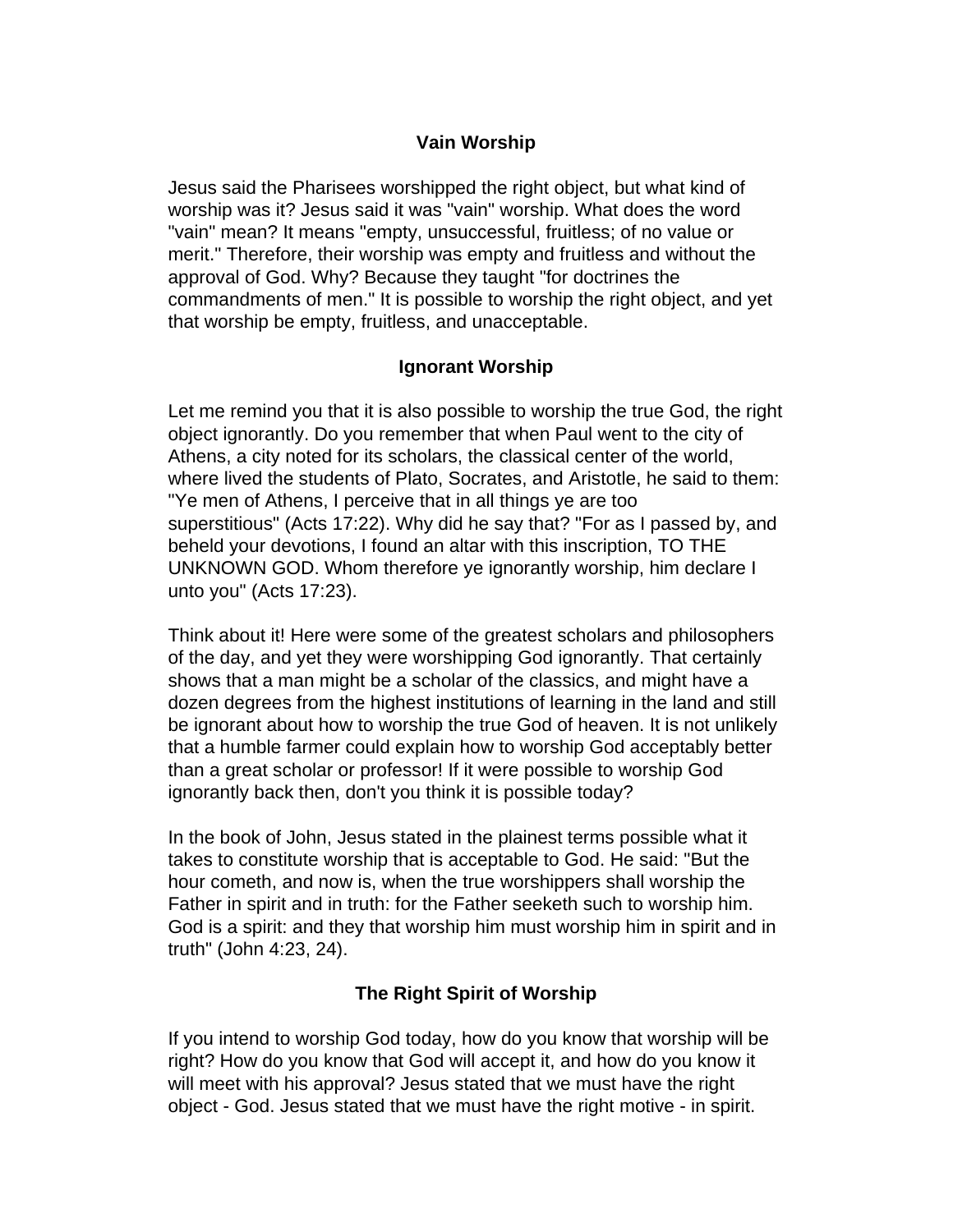And Jesus stated that we must do it in the right way - in truth. Let us examine the motive, the right spirit.

I am certain that we can see the importance of the right spirit. It is entirely possible that a person might offer any act of worship that God demands, and it might be absolutely in truth; he might offer that worship to the right object, the God of heaven, but if he does not offer it in the right spirit, that is, with the proper motive and prompting of heart, it is only an empty form a sounding brass and a tinkling cymbal. I am convinced that a congregation of worshippers might have the Lord's table, arranged exactly as God has commanded in his word, but the apostle Paul said: "He that eateth and drinketh unworthily, eateth and drinketh damnation to himself, not discerning the Lord's body" (I Corinthians 11:29). Therefore, Jesus said it is absolutely obligatory that we worship God "in spirit."

# **The Right Way of Worship**

But Jesus stated another requirement of acceptable worship when he said our worship must be "in truth" (John 4:24). Even if we have the right object, and have the right spirit, and the right motive back of it, unless it is in harmony with God's truth, it is not acceptable worship. That leads me to say this: There can be no act of worship acceptable to the God of heaven, unless he has commanded that specific act to be done. The thing that we offer to God may seem all right to us. It might be that the thing is harmless in itself, but unless God authorizes it, you and I have no right to offer it to him, because he would be insulted by our presumption.

It all goes back to the question: Who is to be pleased in our worship? If I am the one to be pleased, then whatever meets my approval will be acceptable, but if God is to be pleased, then we must find out what God has commanded along this line. If man in general is to be pleased, then anything that meets with popular approval would be proper. But, since my object is to worship God, then I want to find out what will please him, and merit his approval. It is not a question of what I would like and what meets my approval, but what will meet the approval of God. What does God want? How do we know what God wants? How do I know whether God wants me to sing or not? How do I know that God wants prayer offered as an act of worship? The only way I know what God wants in worship, is by what he has told me in his word. When God has said, "I want this, or that," then that is the end of all controversy. What has God commanded?

### **Prayer**

We know that one act of Christian worship is prayer. How do I know that? When we investigate the worship of the early church, which is our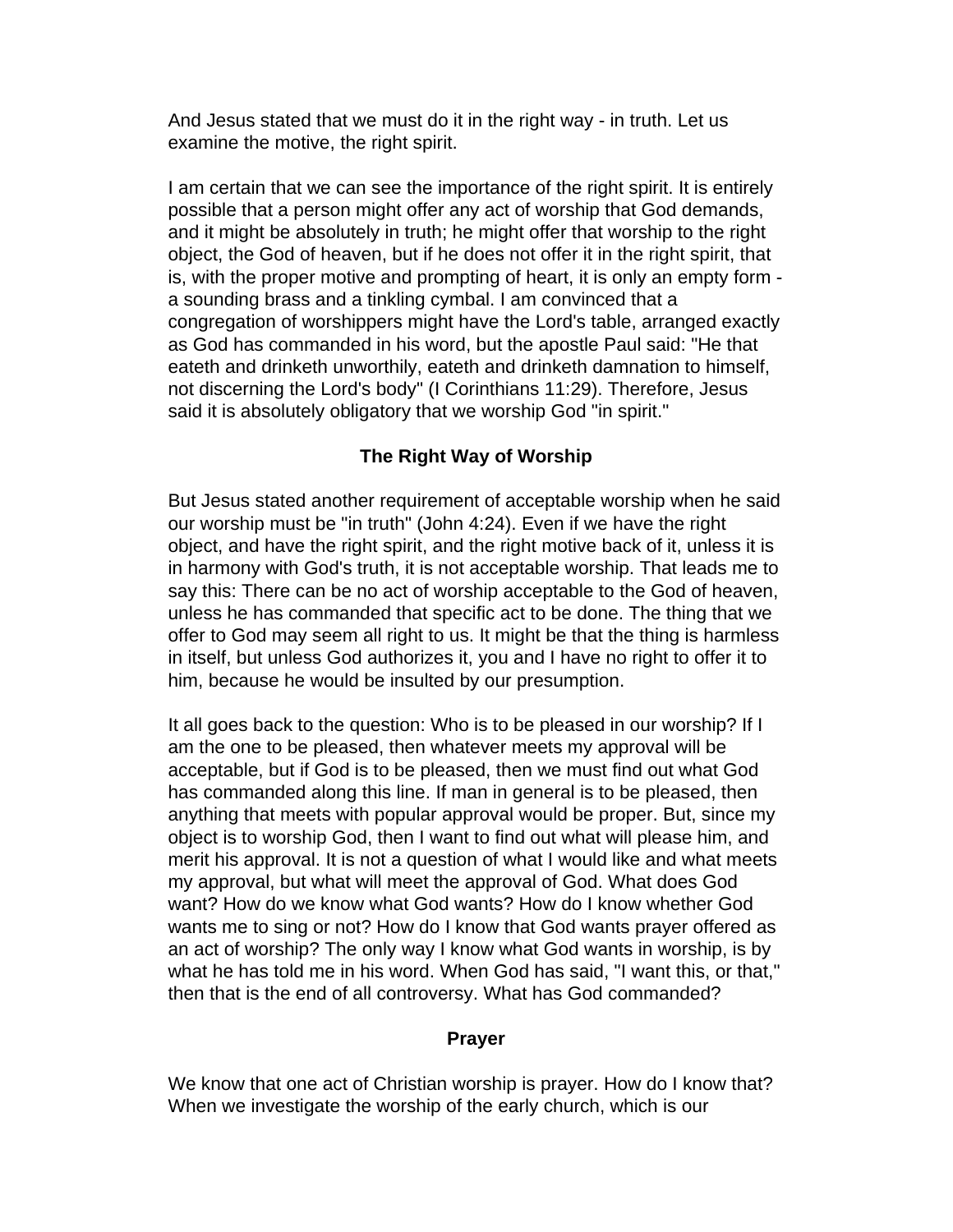example, we learn that they offered prayers (Acts 2:42). The New Testament states further: "I will therefore than men pray every where, lifting up holy hands, without wrath and doubting" (I Timothy 2:8). Again: "I will pray with the spirit, and I will pray with the understanding also" (I Corinthians 14:15). Jesus said: "But when ye pray, use not vain repetitions as the heathen do: for they think that they shall be heard for their much speaking" (Matthew 6:7). Therefore, when the church comes together to worship, men are to lead the prayers, speaking one at a time, with the women keeping silent, and with every heart attuned to God's throne.

### **Communion**

I learn also that the Lord's Supper is to be observed on the first day of the week, because the early disciples "came together" for this purpose (Acts 20:7). It was something in which they "continued steadfastly," (Acts 2:42). The "breaking of bread" was the communion (I Corinthians 10:16). What are the elements of the Lord's Supper? When Jesus instituted it, he took a loaf of unleavened bread, according t6 Matthew 26:26 (ASV),

commanding the disciples: "Take, eat; this is my body." Since Jesus had only one body, he took only one loaf of bread.

Jesus also took "a cup," (Matthew 26:27; Mark 14:23), and commanded: "Drink ye all of it" (Matthew 26:27). They obeyed, for the Bible says: "He gave it to them: and they all drank of it" (Mark 14:23). This cup contained the fruit of the vine, (Matthew 26:29). The apostle Paul praised the Corinthians for keeping the ordinances "as I delivered them to you" (I Corinthians 11:2). We cannot set aside the divine pattern and employ a multiplicity of loaves and cups on the Lord's table. We must worship "in truth," and that means according to the divine pattern in God's word.

### **Giving**

But I also learn that the fellowship or the contribution is an act of worship to God. According to Acts 2:42, this was another act of worship in which the early church "continued steadfastly." What about our giving, or contributions? What does God command? Of course it must be directed toward God. It must be done with a cheerful heart and with the right spirit. But what has God specified as to the time and the amount? The Bible says: "Now concerning the collection for the saints, as I have given order to the churches of Galatia, even so do ye. Upon the first day of the week let every one of you lay by him in store, as God hath prospered him, that there be no gatherings when I come" (I Corinthians 16:1, 2). We are to contribute on the first day of the week, and as we have been prospered.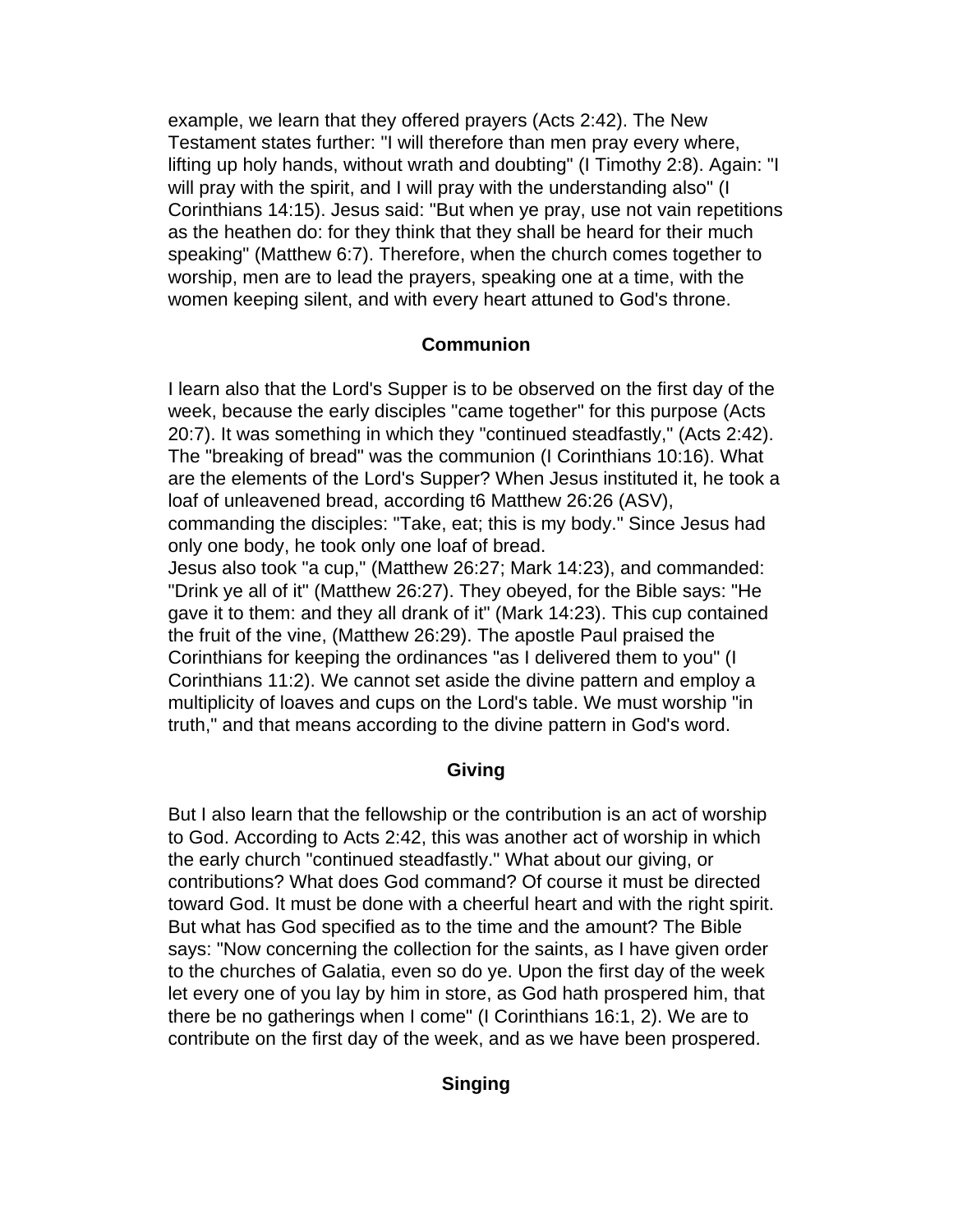But, again, no one questions the fact that singing is to be a part of Christian worship. The reason is because God has commanded it in his word. Nine times in the New Testament, I can read singing in connection with the worship of God; however, the New Testament nowhere mentions instrumental music in the worship of the church. The songs we sing are to be "psalms, hymns, and spiritual songs" according to Ephesians 5:19 and Colossians 3:16. Therefore, when we sing spiritual songs with the spirit and understanding, we have the assurance that we have met the approval of God.

### **Teaching**

So far, we have paid attention to prayers, the communion, the contribution, and the singing, but I learn that another thing characterized the worship of the early church, and that was the "apostles' doctrine," (Acts 2:42). That means the teaching of the apostles. Part of our time in worship is to be occupied in teaching the word of God. But, how should it be taught?

Some people have the opinion that the church was not given any method of teaching, and that we are at liberty to use any method, but let us look again into the divine will for the truth. The apostle Paul delivered instructions for us to obtain "when ye come together" (I Corinthians 14:26). These instructions were to apply whenever and wherever the church came together. (1) Those who spoke in foreign languages were to speak by course. Paul said, "If any man speak in an unknown tongue, let it be by two, or at the most by three, and that by course" (I Corinthians 14:27). (2) The prophets were to speak "one by one, that all may learn and all may be comforted." (I Corinthians 14:31).

The reasons given for having one speak at a time were: (1) that all may learn and be comforted, (I Corinthians 14:31), and (2) God is not the author of confusion, (I Corinthians 14:33). There was no dividing into classes for the teaching in the New Testament church, because this was the whole church having "come together into one place" (I Corinthians 14:23). When Jesus taught the word of God, they did not divide into classes, for the Bible tells us of his teaching on one occasion. "He went into the synagogue on the Sabbath day, and stood up for to read" (Luke 4:16), and "the eyes of all them that were in the synagogue were fastened on him" (Luke 4:20). Out of 100 references to teaching in the first five books of the New Testament, not one teaches classifying according to age, sex, or I. Q. by either command, example, inference, or statement.

Who should teach? Paul placed this responsibility upon "faithful men" (II Timothy 2:2). On the other hand, the women are to "learn in silence with